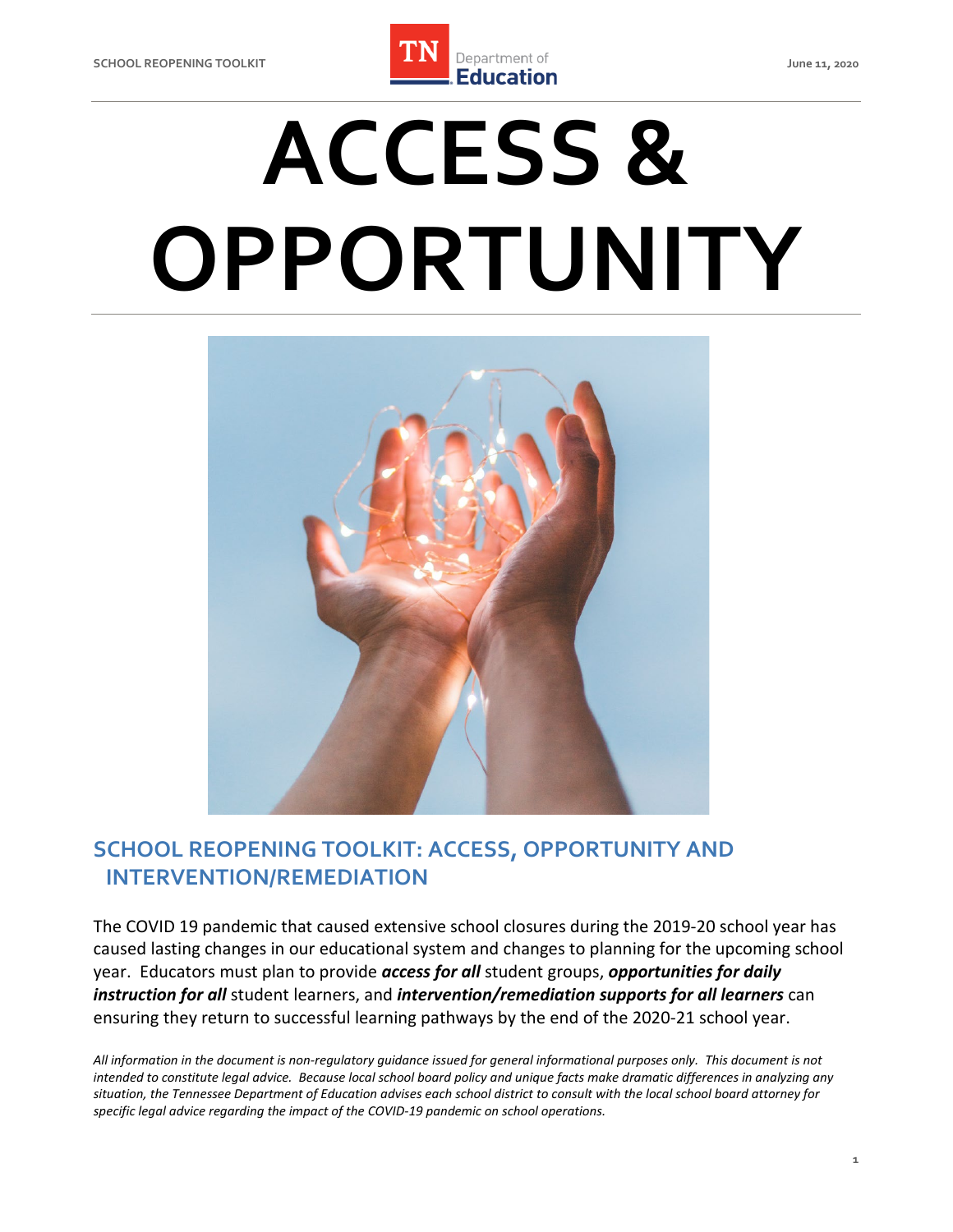

# **I. Reopening Overview**

 Our educational community must collaborate for the almost one million students counting on us and ensure that the COVID-19 pandemic does not cause lasting barriers in their educational careers. As the commissioner stated in the LEA opening guide, existing educational challenges have been intensified over the last six months.

## **Elevating Known Gaps and Accelerating a Child-Centered Strategy**

 these are new challenges that we must face together. In others, they are challenges that have existed over decades and are now rapidly accelerating in greater public awareness and urgency. Frankly, these things are not new, but they have been brought to the forefront of the public consciousness and demand to be addressed in ways that may not have been so dire and so clear as we know them to be now. During this crisis a number of challenges within our field have become apparent. In some cases,

- meaningful change in performance for the bottom 50% over the last 30 years. School grades. • *Early Literacy*: In Tennessee, just over 33% of 3<sup>rd</sup> graders and 27% of 8<sup>th</sup> graders are reading proficiently. Proficiency rates on national assessments show that there has been no building closures will only exacerbate this challenge, especially for children in our youngest
- last 15 years and school building closures will likely serve to widen those gaps further. This is not a new challenge, but the pandemic has served to more poignantly highlight the existing • *Achievement Gaps and Equity*: Overall, Tennessee's achievement gaps have not closed in the and persistent gaps in student achievement and opportunity.
- opportunities to raise and use local funds in support of public schools. • *Rural Communities***:** Tennessee's student achievement in rural communities did not show the same growth and acceleration as suburban and urban communities over the last twelve years. The school building closures have continued to highlight the disparity that exists related to connectivity and broadband, access to more community resources, and
- • *Mental Health***:** The pandemic has highlighted the significant challenges that districts, school building closures have served to bring this conversation to the forefront as children schools, and educators face related to student mental health and behavioral needs. The and families struggle with the anxieties associated with the pandemic, and in some cases additional familial struggles that would normally be identified and addressed earlier by schools.

 In November of 2019, the Tennessee Department of Education, released *[Best for All](https://www.tn.gov/education/about-tdoe/best-for-all-strategic-plan.html)***,** a comprehensive and systematic strategic plan, that ensures all Tennessee students will be placed on a path to success.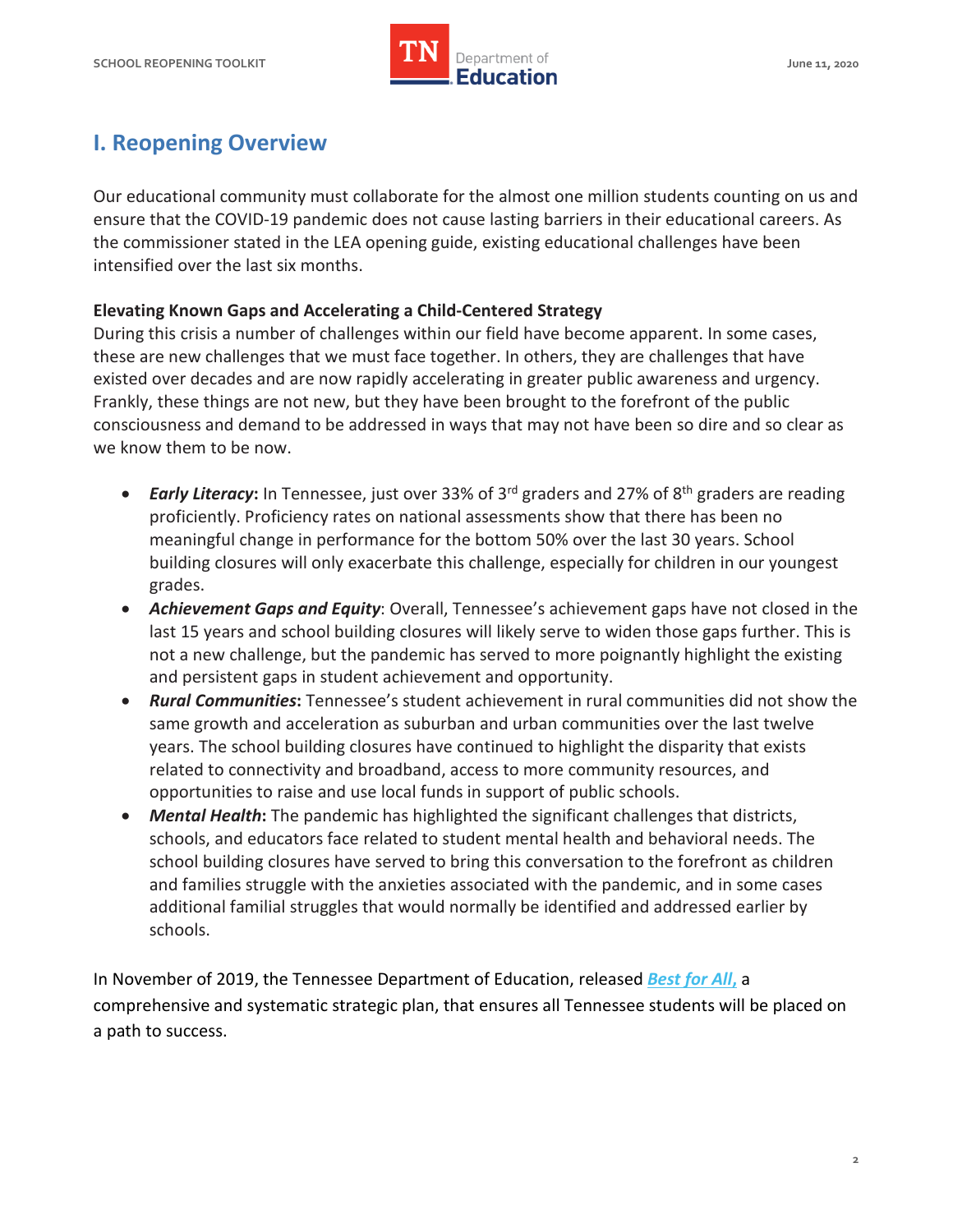

 Some student groups have larger challenges to success than others; and in light of COVID 19 school closures, many student groups will need additional *access, opportunity, intervention* and *remediation* to ensure success.

 Districts and schools should walk through the specific steps of implementation with a focus on vulnerable student groups. These groups may include, but are not limited to:

- Children and staff with physical disabilities
- Children and staff with health concerns
- Children with learning or other disabilities
- Children and families who are highly mobile and/or homeless
- Children and families who speak languages other than English
- Children who are gifted
- Children with families who do not have transportation
- Families who have economic challenges, do not have broad band access or consistent communication contacts (no or changing phone numbers, lack of access to email, etc.).

 This list can be extensive and different for every district, and therefore, guidance should be adapted by every district to meet the fragile student groups served within the district. However, districts should prioritize according to population, need, and impact. **Most importantly, districts and schools should not stop delivery of services because of challenges presented in serving specific populations**, but should instead reach out to the state, peer districts, and partners for support in developing plans that allow for all students to be reasonably and equitably served.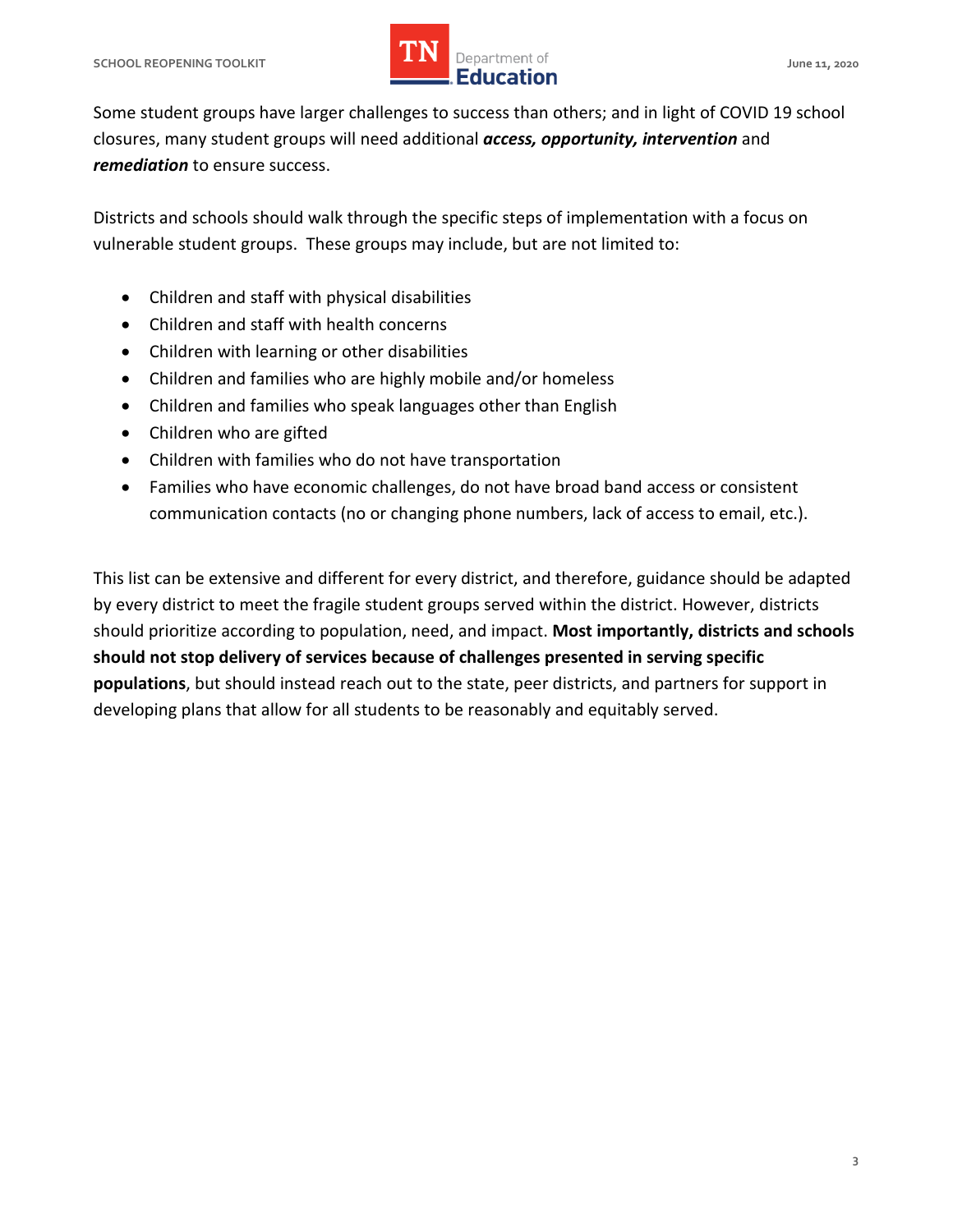

# **II. Vocabulary and Shared Use of Terms**

- • **Access** ensuring every student has access to a day of instruction every day regardless of the learning environment; in particular, districts should have solutions for each vulnerable student group that it serves
- content and identifies gaps in learning that have occurred because of school closure or lost learning. This is for informative purposes only. • **Benchmark/Checkpoint**- an assessment that measures standards-based, concept driven
- **Closure** students are not able to attend school in the traditional school building; staff engagement and staffing policies vary by location
- • **Conditions for learning**  the requirements or context that should be in place in order for a student to learn in a face-to-face or distance learning setting
- • **Diagnostic assessment**  the results of diagnostic assessments explain what is needed for skills-based intervention (consistent with RTI2 framing and special education designation language)
- • **Digital learning**  learning using technology (in this document, specifically computer-based) including synchronous and asynchronous learning opportunities
- • **Distance learning**  primarily defined as when students and teacher are not housed in a physical classroom or school building
- **General Outcome Measure** is a quick assessment that only takes a few minutes and can be provided repeatedly to assess the same skills each time. They are standardized and nationally normed for comparison to grade-level peers.
- • **Instructional continuity**  assurance to continue coursework and instruction despite a significant or lengthy disruption
- additional scaffolds, and increased entry points to instruction to accelerate their learning to • **Opportunity**- ensuring that vulnerable student groups will receive targeted supports, be equitable to on-grade level peers
- by a diagnostic assessment. Supports typically are delivered during Tier II and Tier III time; however, additional supports can be provided in Tier I instruction. Flexibility for delivery of be delivered based on 2020-21 diagnostic data. • **Intervention**- student specific skill-based support in reading, math and writing as measured supports will be needed within the reopening of school, but skill-based interventions should
- **Progress Monitoring** monitoring of skill-deficits identified by diagnostic data. Progress monitoring should be re-assessed based on 20-21 diagnostic/screening data.
- **Remediation** planning changes to instruction that help fill academic gaps that occurred due to school closures
- • **Response to Instruction and Intervention (RTI2)-** Tennessee's framework for teaching and learning that begins with high-quality, Tier I instruction throughout the day and emphasizes intervening with students when they first start to struggle to avoid prolonged learning challenges
- Vulnerable populations those students most likely to be negatively impacted by closures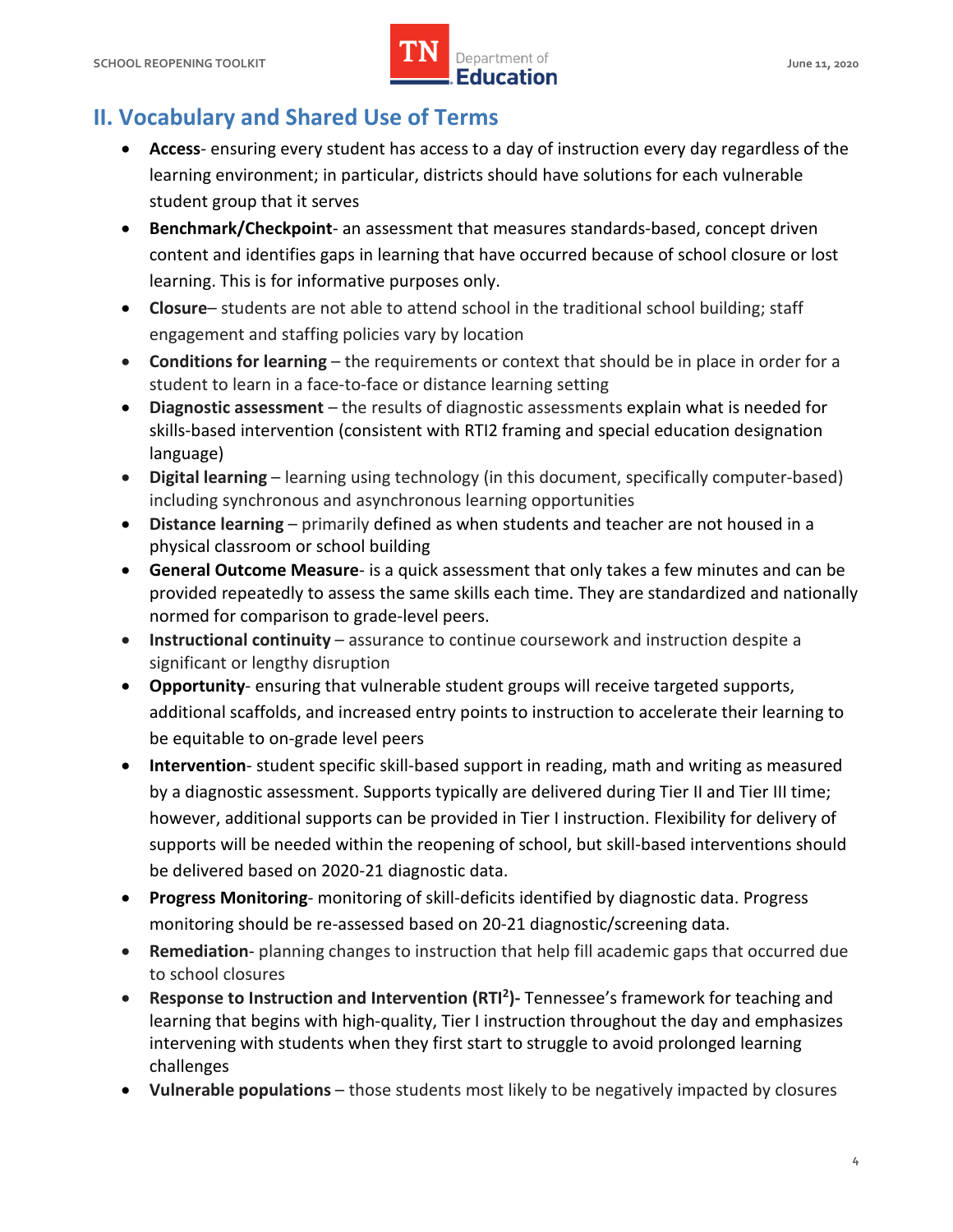

# **III. Questions for Consideration**

## **Access and Opportunity Questions for Consideration**

 *Access is* ensuring every student has access to a day of instruction every day regardless of the learning environment; in particular, districts should have solutions for each vulnerable student group that it serves.

- Do all students have access to a full day of instruction every day?
- • Do all teachers plan using high-quality materials and do all students have access to highquality instruction necessary for learning on-grade level content regardless of in-person or distance learning?
- groups of students, including the ability to provide alternate instructional day options for • Does the district have plans to provide additional supports and resources for vulnerable those students who cannot access the district's instructional delivery model?
- • Have all schools in the district created an assessment schedule that determines skill gaps and knowledge, mastering standards, and developing the skills necessary to be successful in their learning loss for all groups of learners to determine what students' needs are in building grade level?
- Have districts considered how teachers will ensure that students are engaged in lessons with multiple entry points, appropriate and specific scaffolds, and specific targeted feedback to ensure learning is occurring?
- • Do all teachers have resources and specific lesson strategies that provide multiple entry points for vulnerable groups of students even if those students cannot participate in the district's method of instructional delivery?
- How will the district ensure that all students have access to well-being supports, nutritional resources, and safe home environments?
- How will the district ensure that all students have access to devices and internet if the instructional delivery method requires them?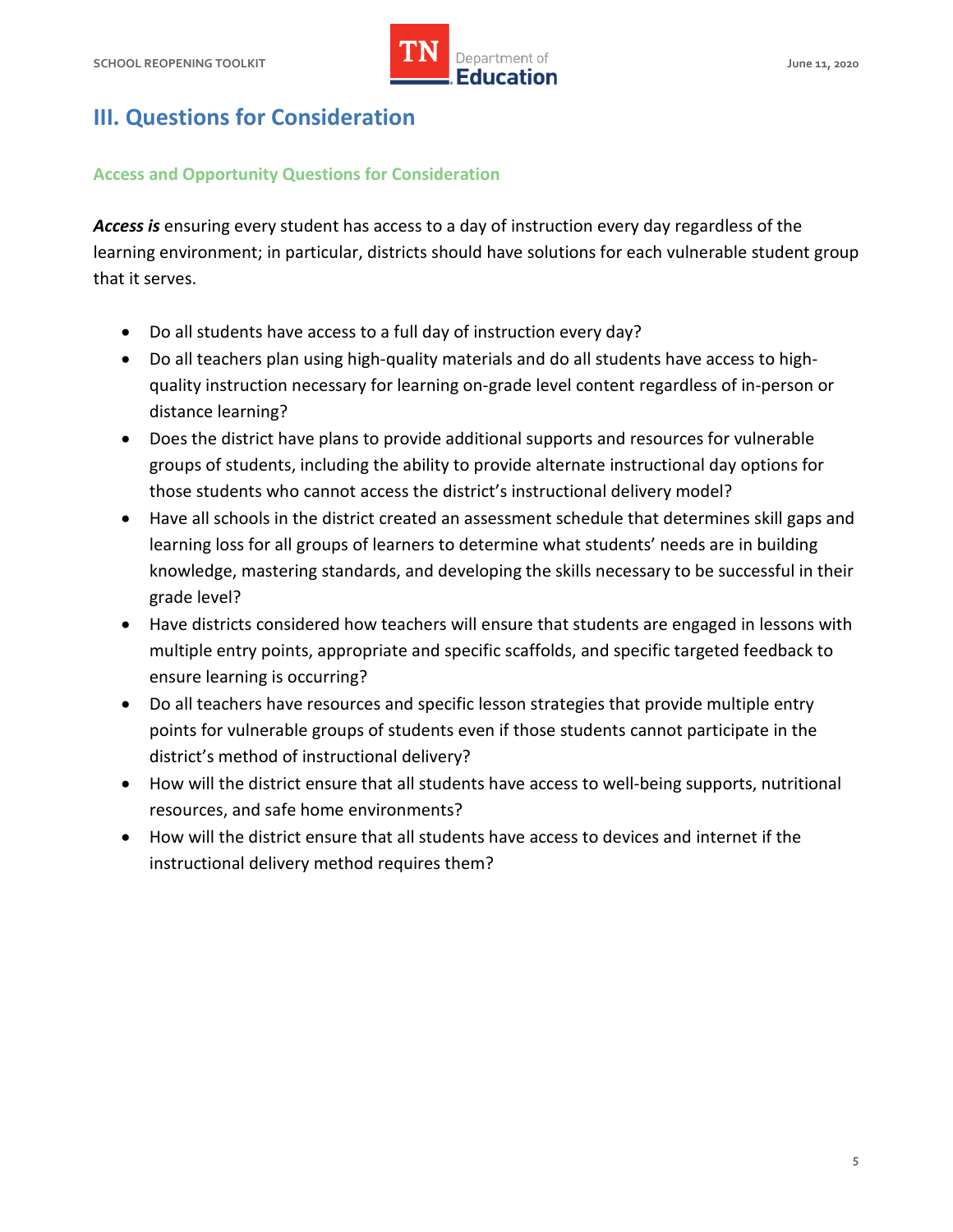## **SCHOOL REOPENING TOOLKIT SCHOOL ASSESSED ASSESSED AT A PROPERTY OF A SERVICE OF A SERVICE OF A SCHOOL AND A June 11, 2020** *LIN* Department of **IMPLE Department of**

 *Opportunity means* ensuring that vulnerable student groups will receive targeted supports, additional scaffolds, and increased entry points into learning to accelerate their learning to be equitable to on-grade level peers.

- access, lack of parent support, or history of transiency or chronic absenteeism) have the • How will the school and district ensure that students with learning challenges (e.g,, learning loss, intervention needs, language barriers) or environmental challenges (lack of broadband same opportunities for successful on-grade level learning?
- groups can effectively engage in learning (e.g., resources in native language, alternate entry • How will the district/school use high-quality instructional materials to ensure all student points and independent assignments for students with learning challenges, or additional scaffolds or supports for at-home learning)?
- How will teachers, schools and the district prioritize supports for vulnerable learners such as increased focused learning time (e.g. extended day, double block of core content) or add learning supports (digital tools, additional tutoring)?
- • How will districts utilize instructional coaches and interventionists to address additional needs vulnerable student groups may have?
- • How will educators engage families with children who are more vulnerable and collaborate to ensure their child's academic needs are met?
- system will have to be tailored to the learning environments determined by the district and tailored to the possible alternative instructional models designed to support certain student • How will all educators respond and provide additional supports to ensure our vulnerable groups of students who are not progressing in building knowledge, mastering standards and developing the skills necessary to be successful in their grade level? (Note: This support groups).
- • How will the district respond if they cannot engage vulnerable groups of students to ensure that all students have the opportunity to receive in-person daily instruction?
- • How will the school and district ensure that all children have the opportunity to receive consider how to prioritize supports for the vulnerable students they serve. consistent well-being supports, nutritional resources, and safe home environments? Vulnerable groups of students will be in most need of these services and district should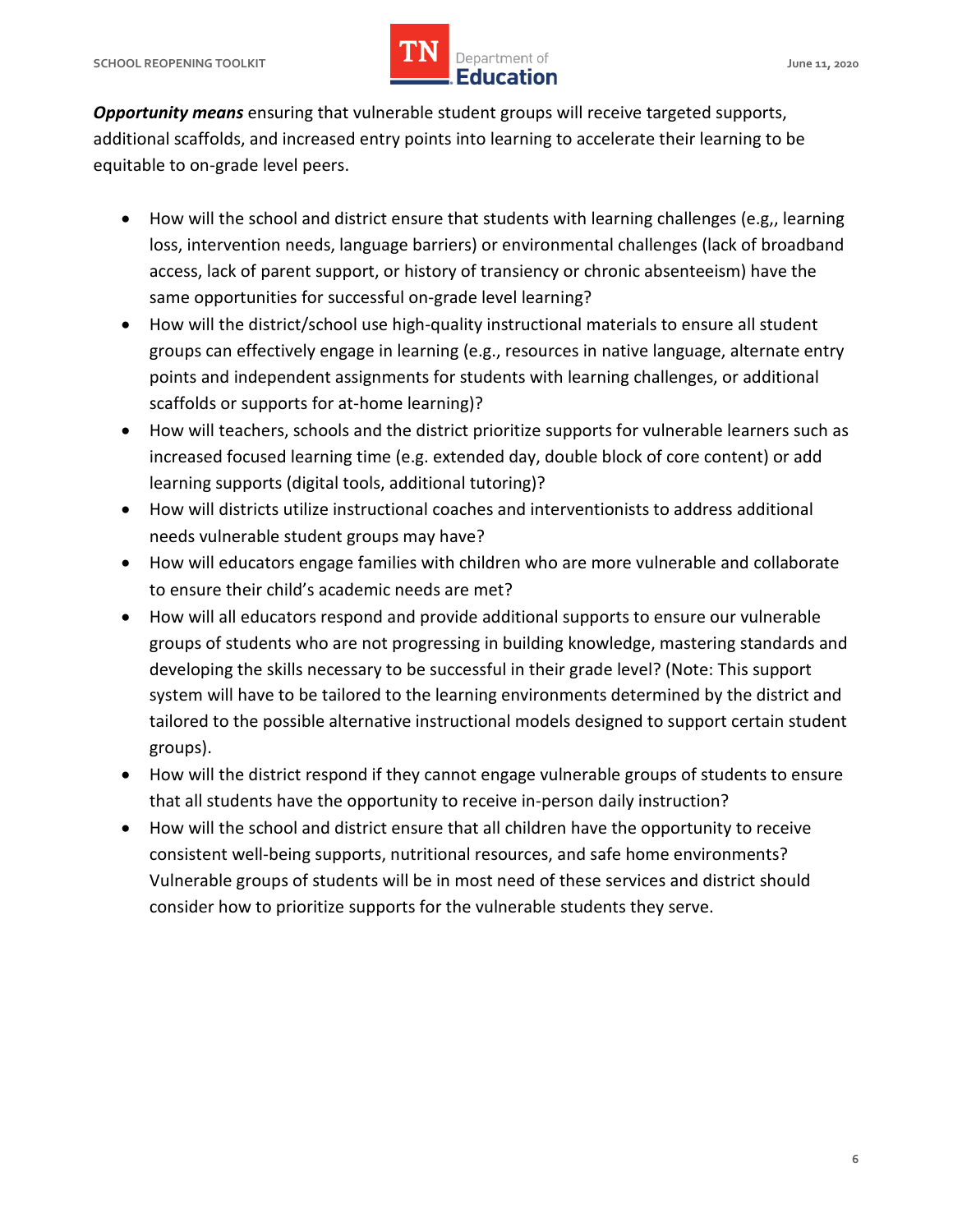

#### **Intervention Questions for Consideration**

 *This section focuses on aligning RTI2 guidance into the reopening of school planning and aims to help districts to help think about the different roles of intervention and remediation.* 

 In a typical school year, interventions should begin based on current diagnostic data. Because COVID-19 caused extended school closures, most diagnostic data is significantly outdated. Districts should first focus on re-establishing school culture and create trust with students. Each of the following questions should be considered in making decisions appropriate for the district, school and student situation.

#### *District Planning Decisions*

- The district instructional team should consider how and when to complete the universal screening process before beginning providing interventions. While last year's data should be considered, learning loss and regressions will not be included in last year's data.
- be made on a student-by-student basis using prior progress data, amount of instruction • If a district has students in the middle of data collection, the team will need to consider "starting over" with data collection for students already receiving Tier II or Tier III intervention or continuing data collection where they left off last year. This decision should missed, and whether the student received supports during school closure.
- • In the absence of student data from spring 2020, including the spring universal screening, the data for tiered intervention, and formal data collection with a student-centered focus. Gaps in instruction will likely cause the need for school teams to collect additional data (e.g., new school RTI<sup>2</sup> teams should make decisions about student interventions, how to used historical universal screening data) before making any intervention decisions for the 2020-2021 school year.

#### *District Intervention Delivery Decisions*

- If intervention is to occur virtually, what staff members will provide intervention and what training and resources are needed?
- dyslexia-specific interventions? How will decisions be communicated to those responsible for • What is needed to ensure that teams have appropriate data to make decisions regarding coding which students receive dyslexia-specific interventions in the district's student information system (SIS)?
- If on a staggered schedule, how will in-person interventions be prioritized?
- What family communication will be provided to support a child's intervention at home (i.e., tips, environment, tools)?

 Each of these considerations are contingent on local situations and should be discussed by the district and school-based teams to ensure that decisions support a child-centered approach to learning.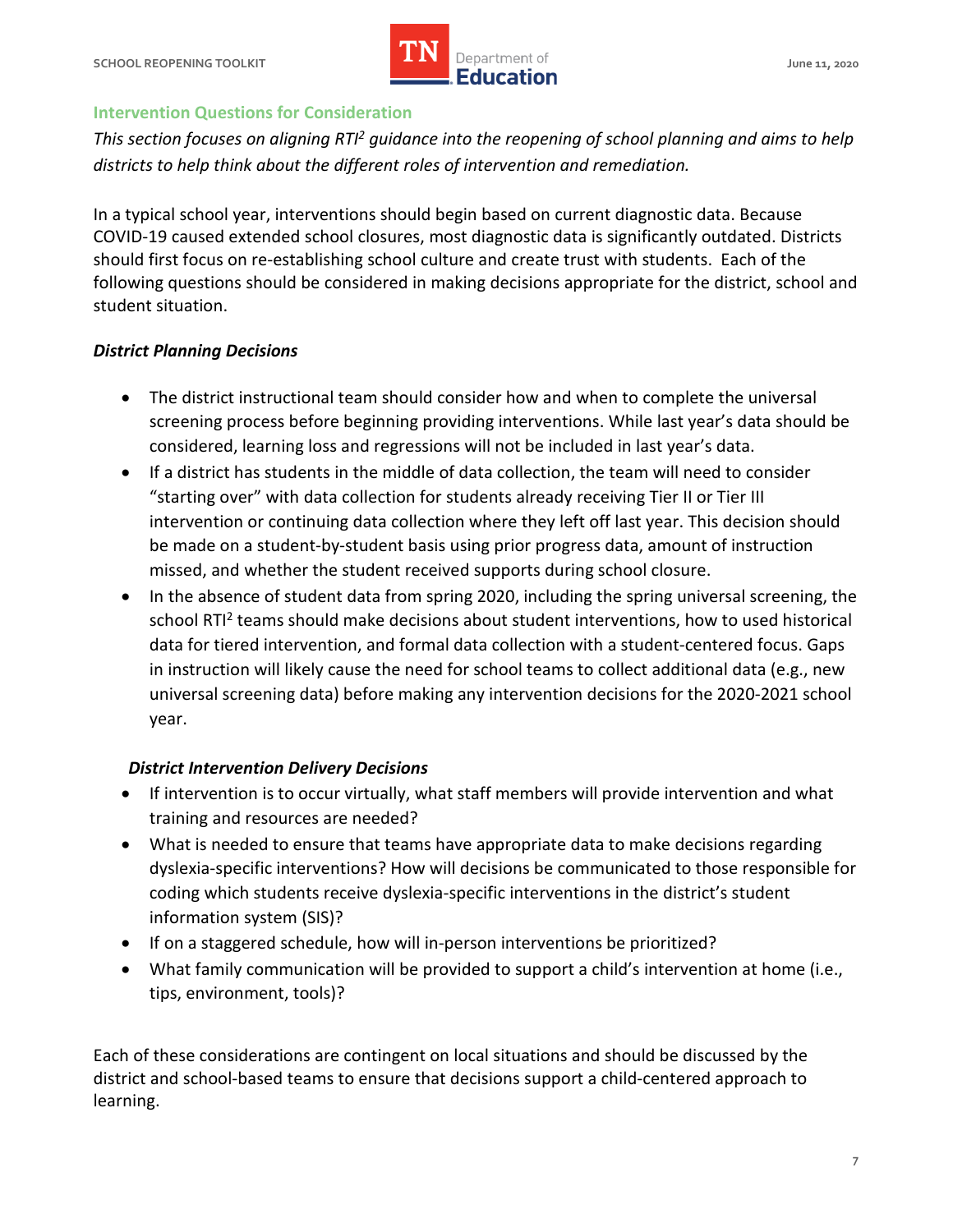

 As a reminder, nationally normed, general outcome measures on grade-level should be used for progress monitoring to help identify the student's achievement gap progress and needs." Since these measure broad student outcomes, it is recommended that teams also consider additional measures on the student's instructional level to better measure incremental progress. Additionally, teams may want to consider other sources of data that indicate whether the student is mastering specific skills taught (e.g. mastery measures for lesson planning purposes).

 A Note on Special Education Referrals/Evaluations: Please see the **Special Education Toolkit**. Guidance will continue to be updated throughout the summer and fall as new information emerges.

## **Remediation Questions for Consideration**

 *Note: This information can also be found in the Academics Toolkit.* 

## $\Box$  What is the difference between traditional intervention and planned remediation as a result of  *COVID 19 school closures?*

 Often, interventions are provided after learning has occurred. Interventions focus on gaps in skills necessary to understand concepts. For the case of this toolkit, remediation may include re-teaching of content that was covered through distance learning. Whereas, intervention should be considered regardless of loss of learning and should be prioritized over remediation to ensure skill gaps are closed as quickly as possible. Because remediation is needed for a myriad of reasons during the reopening of school, it is important for the educator team to develop flexible solutions.

## **Steps for Diagnosing and Supporting Learning Loss**

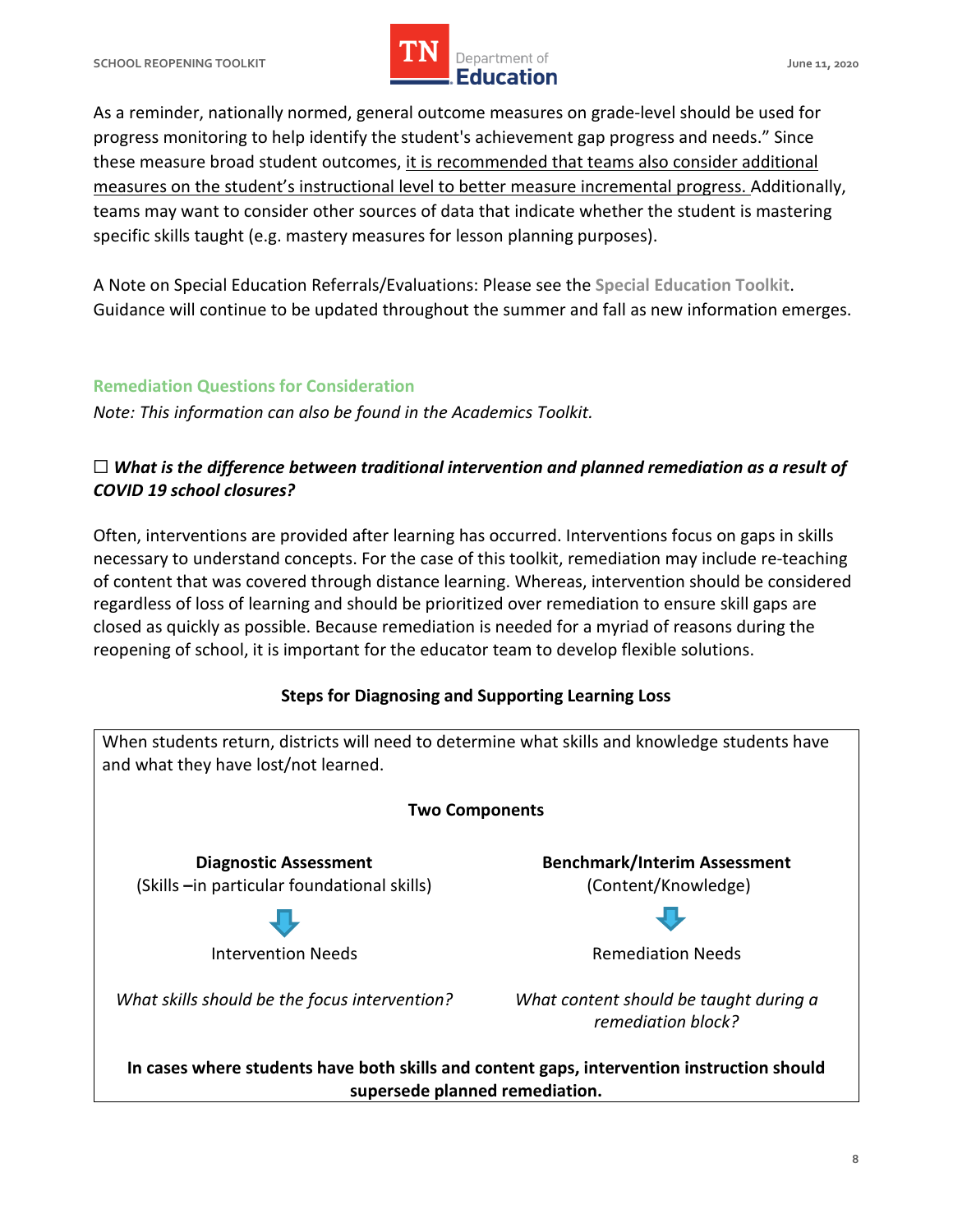

## ☐ *How much learning was lost for all students in my district?*

 Educators will need to determine a plan to assess the current learning needs and present levels of mastery for all students. This may include a benchmarking assessment for standards in major content areas, diagnostic assessments in early grades, and an analysis of coursework at the high school level. While educators and districts may assume all students need remediation when planning for the school year, it is important to consider that many students did learn content during the extended school closure. So, assessing the academic needs of each individual student is critical and should drive instructional programming.

## ☐ *When should benchmarks be given to determine remediation needs?*

 In addition to creating a plan to determine learning needs, educators should strongly consider the need for students and teachers to reconnect, establish learning cultures, and to create trust in the new, challenging learning environment before using benchmarks and diagnostics to assess students. Educator teams will need to work intentionally and collaboratively to establish a balance between reestablishing relationships and developing learning plans. Reestablishing relationships can be completed through formal curricula or through a variety of embedded classroom structures and activities. These are important planning decisions within the framework for instructional delivery.

## ☐ *What should teachers do with benchmark data?*

 Teachers will need collaboration with district staff and school leadership to analyze diagnostic and benchmark assessments, determine learning gaps, and incorporate missed learning into 2020- 21content-specific scopes and sequences. Strategies within lessons also need to be intentional. Teachers should not focus on increasing independent practice in face-to-face learning or distance learning situations, but instead, learning experiences should increase discussion opportunities and guided practice within the learning day (virtual or in-person). Students may have larger misconceptions due to significant periods of independent practice without support throughout school closure experiences. Discussions and guided practice will help strengthen teachers' abilities to discern misconceptions and to re-teach within the lesson.

 Finally, teachers will need to increase feedback and checks for understanding to ensure that learning gaps do not interfere with building new content mastery. Districts should consider ways to provide teachers with modeling, sample tools, and support to ensure they are focusing on closing students' learning gaps. See the **Assessing Student Learning Toolkit** for additional guidance.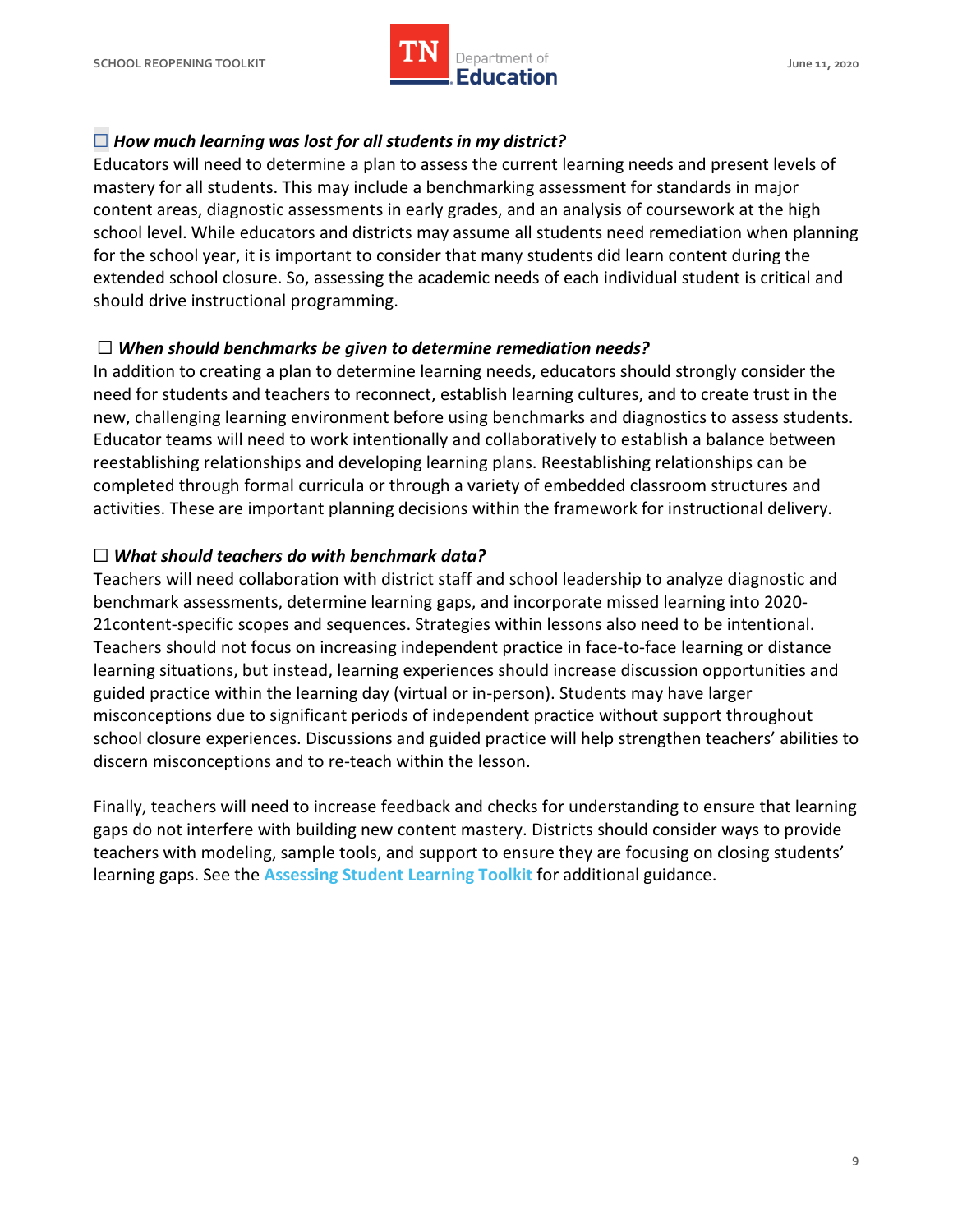

## **III. Best Practices**

## **Access and Opportunity**

 The district leadership team should look at available 2019-20 data (family connection logs, family surveys, or reports of regions without connectivity) to determine what vulnerable student groups had challenges accessing instruction during the fourth quarter. The district staff will likely want to include school staff to determine specific challenges of the student groups they serve. The instructional plan, schedules, and wellbeing outreach plans should target and prioritize vulnerable student groups.

 Districts should host a series of virtual summer engagements with their families across communities focusing on collaborative partnership to support learning for reopening school. Engagement sessions should ensure:

- Family insights and challenges are heard,
- Presenters have culturally responsive practices, and
- Two-way communication methods are established.

 By taking an asset-based approach, schools can build partnerships with vulnerable students' families and develop locally appropriate solutions to solve student access challenges.

### **Classroom Culture**

 Classroom culture plays a big part in building partnerships with families, both in person and in digital learning spaces. Creating trust between the teacher, student and even families is essential to providing opportunities for all students, but especially vulnerable student groups. Teachers must appreciate individual differences and foster multiple opportunities for students to engage in digital learning and in person learning. Even though many classrooms will include social distancing and less "carpet time or learning lab" experiences, teachers should actively find opportunities for student groups to engage, for students to give feedback, and for teachers to scaffold learning. All of these activities will create a strong culture within an in person or digital space. In addition, these activities help students accelerate their learning, bridge learning loss, and foster natural scaffolds for learning. Moreover, these opportunities foster increased language usage.

#### **Returning to In Person School**

 Vulnerable student populations should be prioritized when considering reopening school for in person learning environments. In person learning provides the opportunities for teachers to increase intensity of support, provide frequent checks for understanding, and alter learning supports continuously. Distance learning will not allow for this level of support to learning.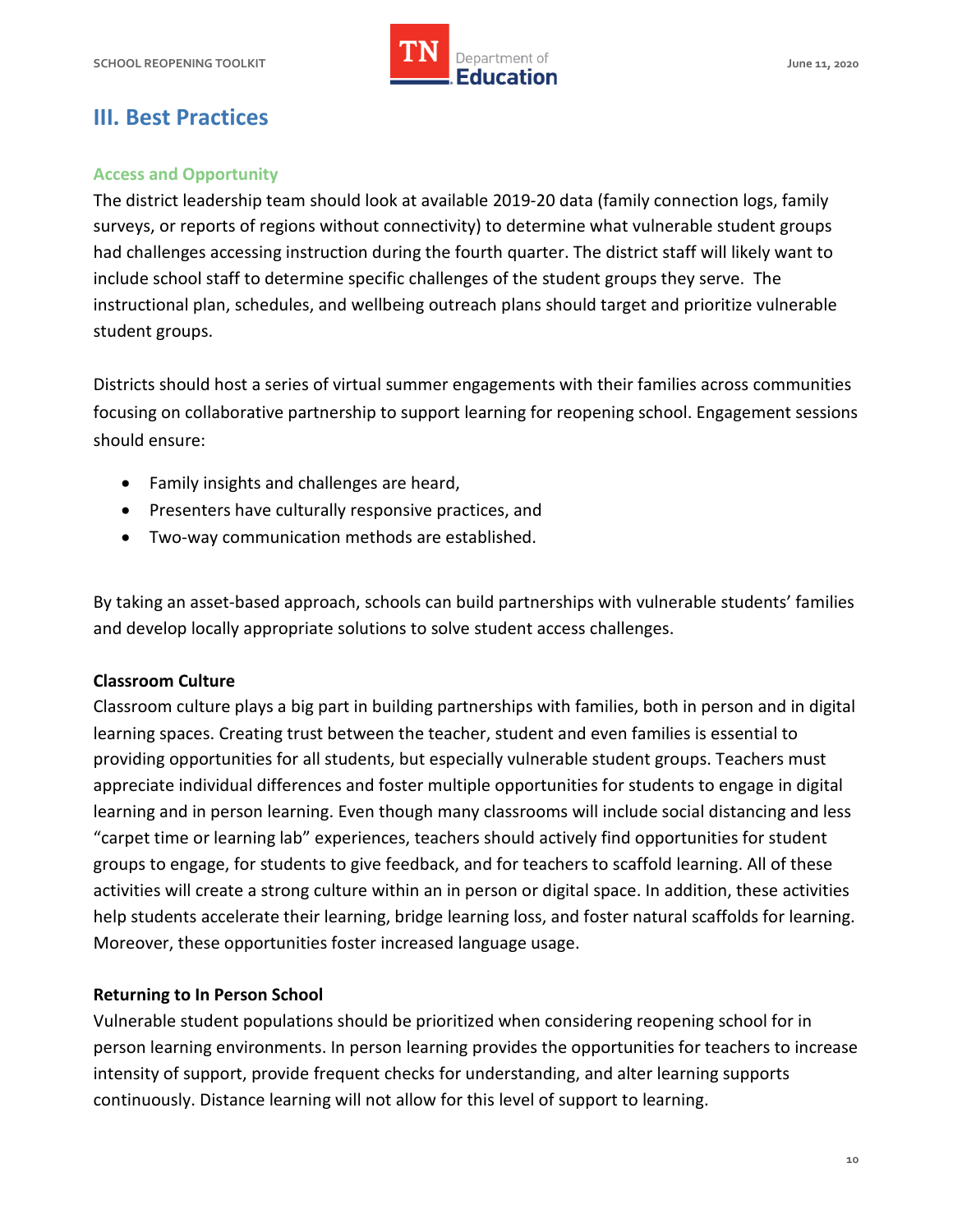

## • *Students and staff with physical disabilities, students with learning disabilities and English Language Learners:*

Students with learning challenges should be given priority to attend school in person before other student groups. Research shows that intervention, scaffolding, and assessing for learning occur best in face-to-face environments. Therefore, districts should prioritize vulnerable student groups when returning to in-person learning schedules. *Note: All students should continue to be held to high, grade-appropriate expectations and provided with any supports they need to meet or exceed those expectations.* 

## • *Students with health concerns*:

 involve digital tools, instruction should include opportunities for teachers to scaffold Students with health concerns should receive access to high-quality curriculum AND instructional support in an at-home environment. Digital instruction that includes synchronous and asynchronous environments is preferential. If distance learning cannot learning, check for understanding and provide academic feedback on a consistent basis. *Note: All students should continue to be held to high, grade-appropriate expectations and provided with any supports they need to meet or exceed those expectations.* 

## *disadvantaged, have challenges to mental well-being, or have broadband access issues:*  • *Students and families who are highly mobile, have transportation gaps, are economically*

 Students with a variety of barriers to learning should be given priority to attend school in person before other student groups. Research shows that intervention, scaffolding, and assessing for learning occur best in face-to-face environments. Therefore, districts should prioritize vulnerable student groups when returning to in-person learning schedules. *Note: All students should continue to be held to high, grade-appropriate expectations and provided with any supports they need to meet or exceed those expectations.* 

## **Digital Solutions**

 *Note: This information can also be found in the Information Technology Toolkit.* 

 During the 2019-20 school year, many families could not access digital learning experiences because of limited broadband access, lack of digital devices, or lack of technology literacy. Many districts are working to prioritize increasing digital access for students and moving towards a 1:1 environment. This focus could increase access for all learners.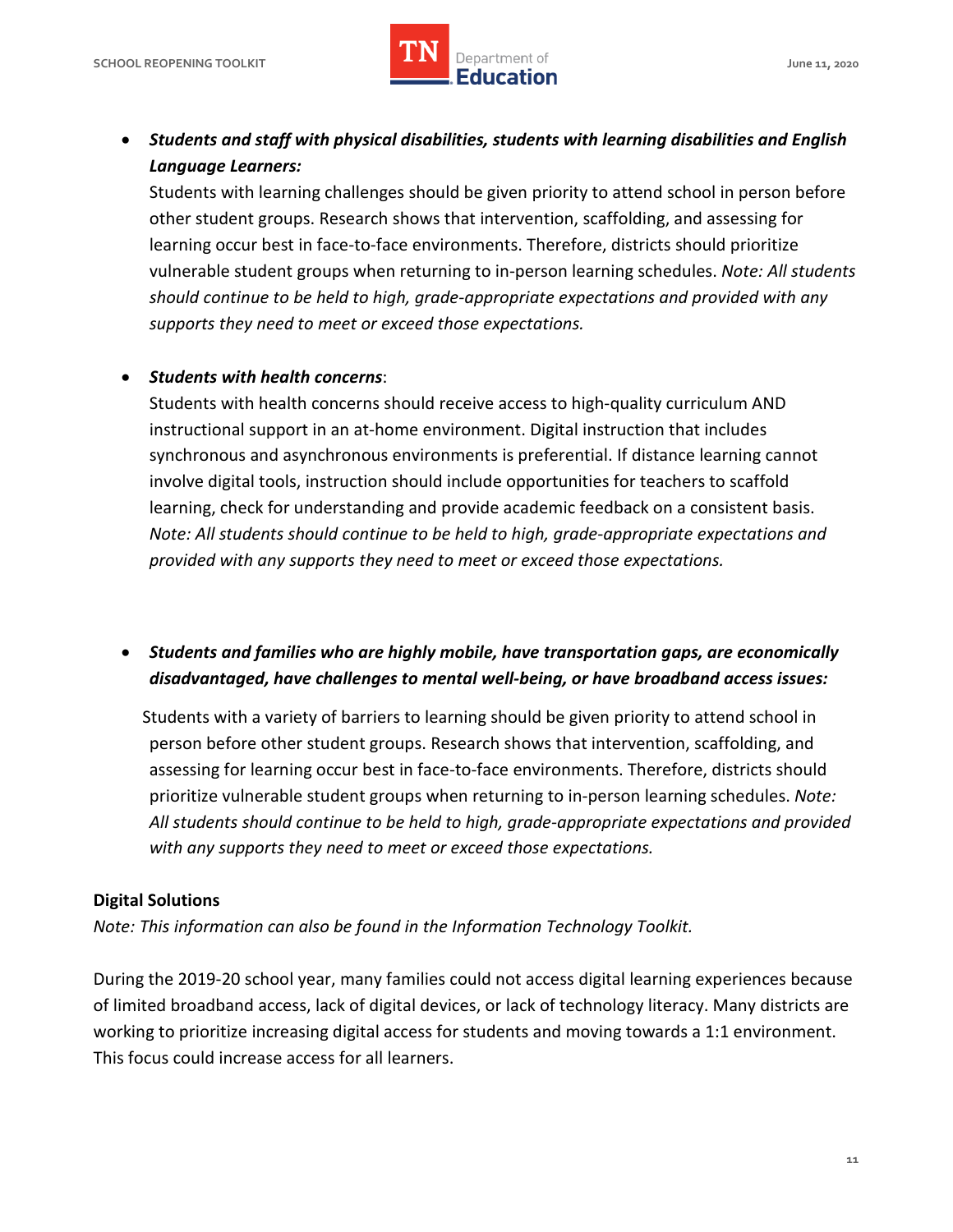## **SCHOOL REOPENING TOOLKIT SCHOOL ASSESSED ASSESSED AT A PROPERTY OF A SERVICE OF A SERVICE OF A SCHOOL AND A June 11, 2020** *LIN* Department of **IMPLE Department of**

 There are two avenues to pursue for procurement—local procurement and state contract to increase devices within a district. With each of the five large manufacturers (Dell, Lenovo, HP, Apple, and Microsoft), state contracting devices and pricing is included as an appendix to this toolkit. By selecting the device and operating system (OS) platform, you can create models to determine budget and thus maximize device strategies for your district.

## **Intervention Best Practices**

 Although schools may be reopening in various models (i.e., traditional, staggered schedule, alternating days, distance learning, etc.) and intervention may not look the same, it is critical that intervention takes place and the RTI<sup>2</sup> Framework is followed to the greatest extent possible. In order to do this, it is important to adhere to the core practices of the *[RTI2 Framework](https://www.tn.gov/content/dam/tn/education/special-education/rti/rti2_manual.pdf)* as closely as possible, including:

- use of assessment for screening and diagnostics;
- use of  $RTI<sup>2</sup>$  decision-making process; and
- application of standards of intervention practice.

## *Best Practice Questions for Designing Intervention include:*

- What are we trying to accomplish?
- What is it that we want learners to know, understand, and be able to do as a result?
- • How do we design the learning opportunity in order to engage learners and move them to the desired outcome?
- How will we ensure fidelity to interventions to the greatest extent possible?

 Districts should strongly consider re-administering universal screeners before placing students in Tiers or making intervention decisions.

## *Progress Monitoring Considerations*

 Progress monitoring schedules should begin once intervention groups are launched. The rate at which a student regains skills should help guide the RTI<sup>2</sup> team's decisions, and decisions should take into consideration the learning environment and availability of the best quality intervention. A student's change or lack of change in skill development may be due to:

- a disruption to learning,
- the need for a more intensive intervention, or
- a change in the intervention setting.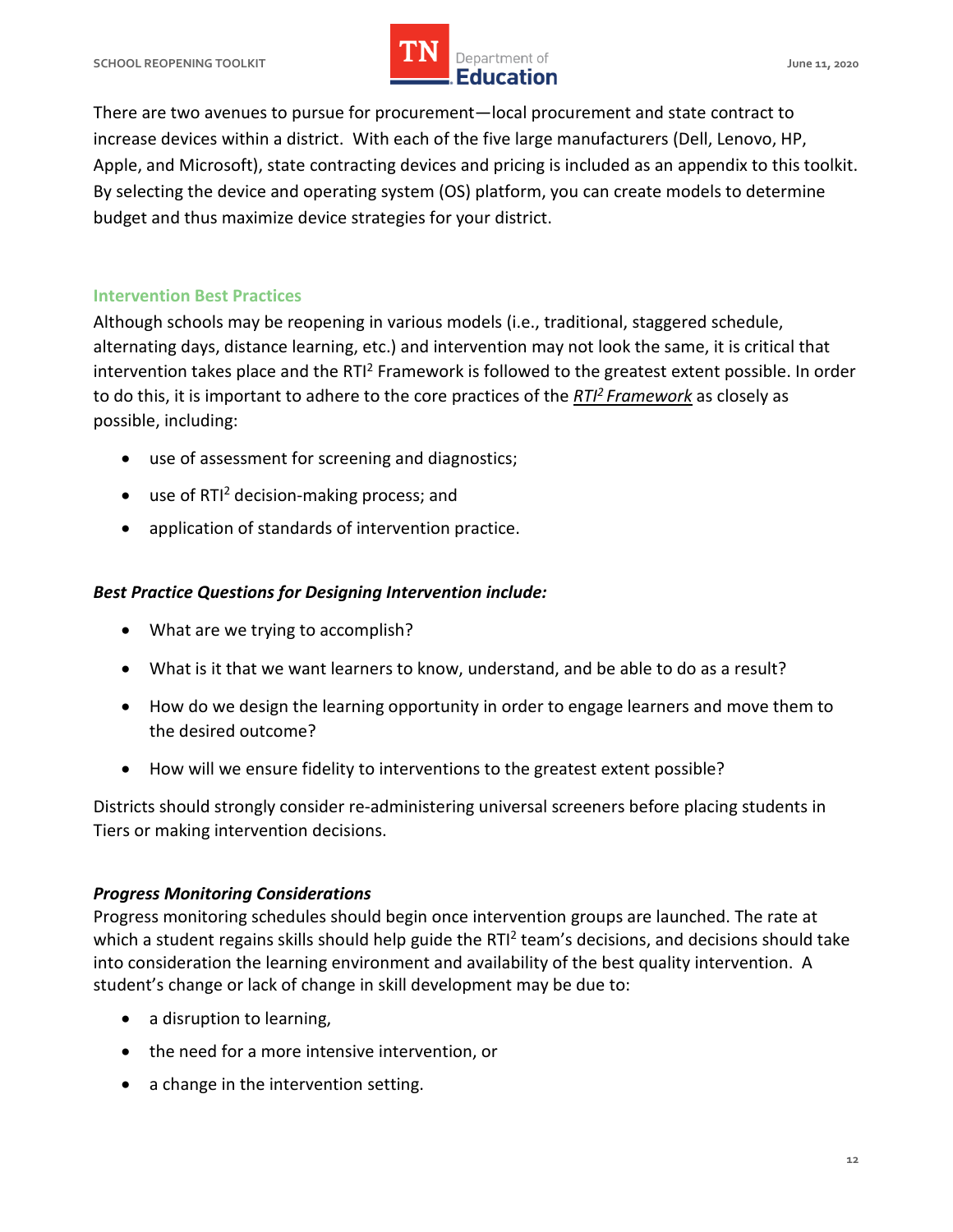

 In addition, a district will need to determine how progress monitoring will occur in nontraditional models (i.e., virtually, in-person, scheduled in-person timeslots, etc.)?

 Ultimately, the goal of intervention is to provide high-quality instruction targeted and designed for our most vulnerable students to master the skills needed to access the grade-level standards. *As schools reopen and plan for the challenge of determining how best to provide interventions, districts should prioritize in-person learning for those students who need intensive interventions.* 

 Districts, schools and interventionists should work closely with families and solicit input regarding intervention plans and methods of delivery. Finally, as districts review the intervention design, they should select one that best enables the interventionist to maintain fidelity given the model of delivery. What does the intervention require of the instructor and the student? Is this possible in the current mode of delivery? Note any limitations in intervention delivery in order to address issues and consider the impact during decision making. The team may determine that a change in intervention programming is needed due to a change in method of delivery.

#### **Remediation**

 *Note: This information can also be found in the* **Academics Toolkit.** 

#### **Beginning of Year Assessments**

 Based on the earlier section, diagnostics tests aim to analyze what *skills* students have mastered in the past. The results are used to identify areas that need more attention in future instruction. With great consideration given to the amount of instructional time lost, a best practice would be for diagnostic assessments to be given to students within the first month of reentry to school. Second, benchmark assessments will provide that vertical content teams can use to revise on-grade level scope and sequences. Educator teams should balance the importance of reestablishing strong connections and building relationships with the timing of diagnostic and benchmark assessments.

## **TDOE Benchmark Assessments**

 TDOE will provide all TN districts content-specific benchmark assessments for grade 3 through high school. Existing diagnostics can be used in grades K-2 to determine gaps in foundational literacy skills, gaps in conceptual math skills, and quick curriculum-based comprehension measures to determine the needs of our earliest learners. Then, significant time and analysis of the data should be given during PLC settings. Teachers and leaders will be able to determine student needs and adapt instructional plans to best fit the needs of their learners. This data-driven approach is considered one of the best practices in ensuring instruction continues and designing gap instruction to support learners.

### **Foundational Skills**

 Early learners may need a higher intensity of practice in sounds-first activities, fluency, and decodables to reinforce the automaticity of reading. Plan for these activities after diagnostic assessments are provided. Middle and high school students may have developed misconceptions or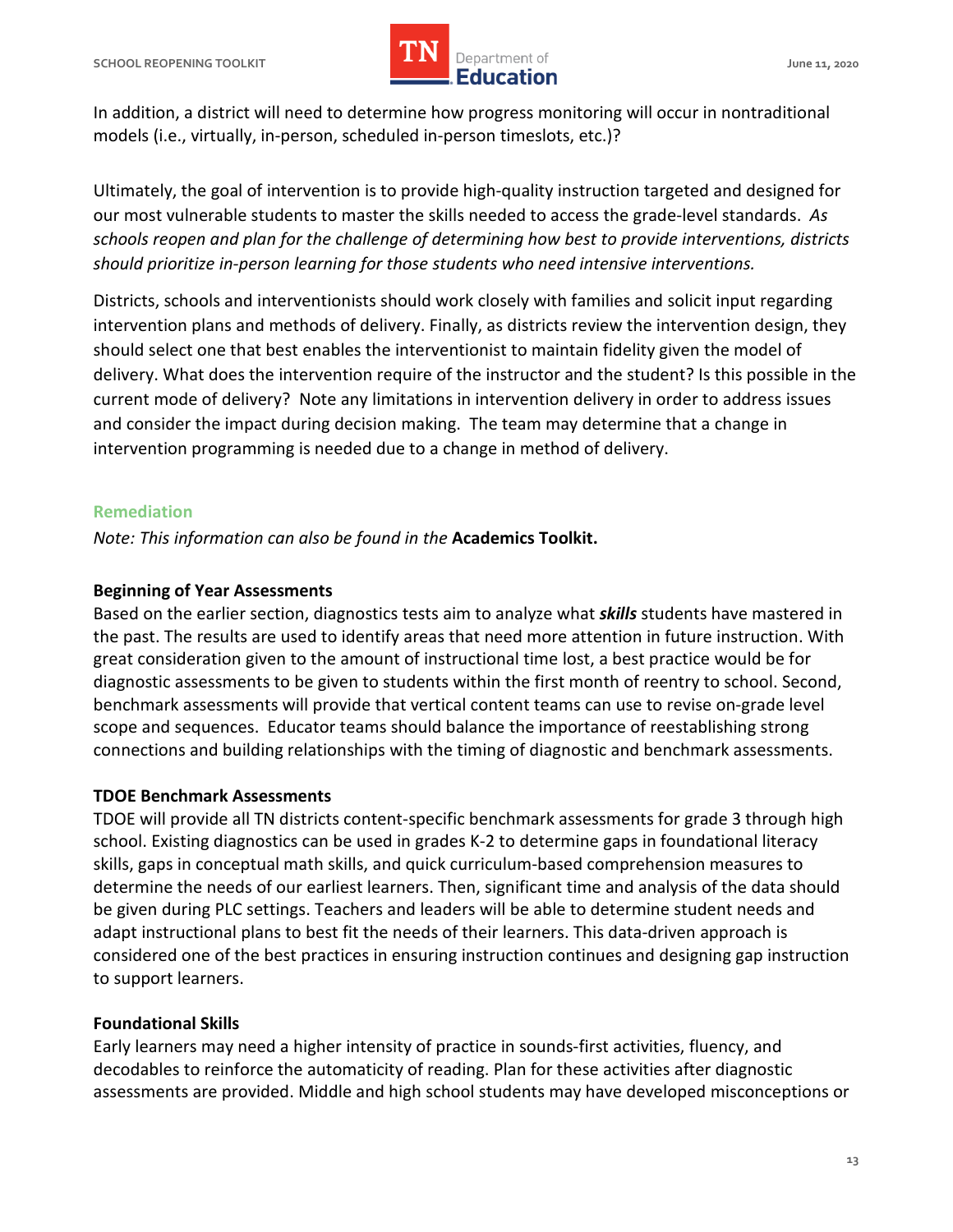

 have gaps in content knowledge that may also need to be addressed within the scope and sequence of content. Vertical content teams should have the opportunity to assess benchmark data and adapt scopes and sequences accordingly.

## **Remediation Intensity**

 Best practice research indicates that struggling students need 30 minutes of extra time daily to catch up to their peers. Closing achievement gaps and raising the achievement of students who are struggling is attainable when the instructional day allows for 30 minutes or more of time for remediation. Find ways to include extra time during the school day that is specifically protected for remediation. Each district will have unique needs and will need to develop appropriate local solutions. For example, a district can adjust the master schedule to create additional skinny periods for additional remediation supports.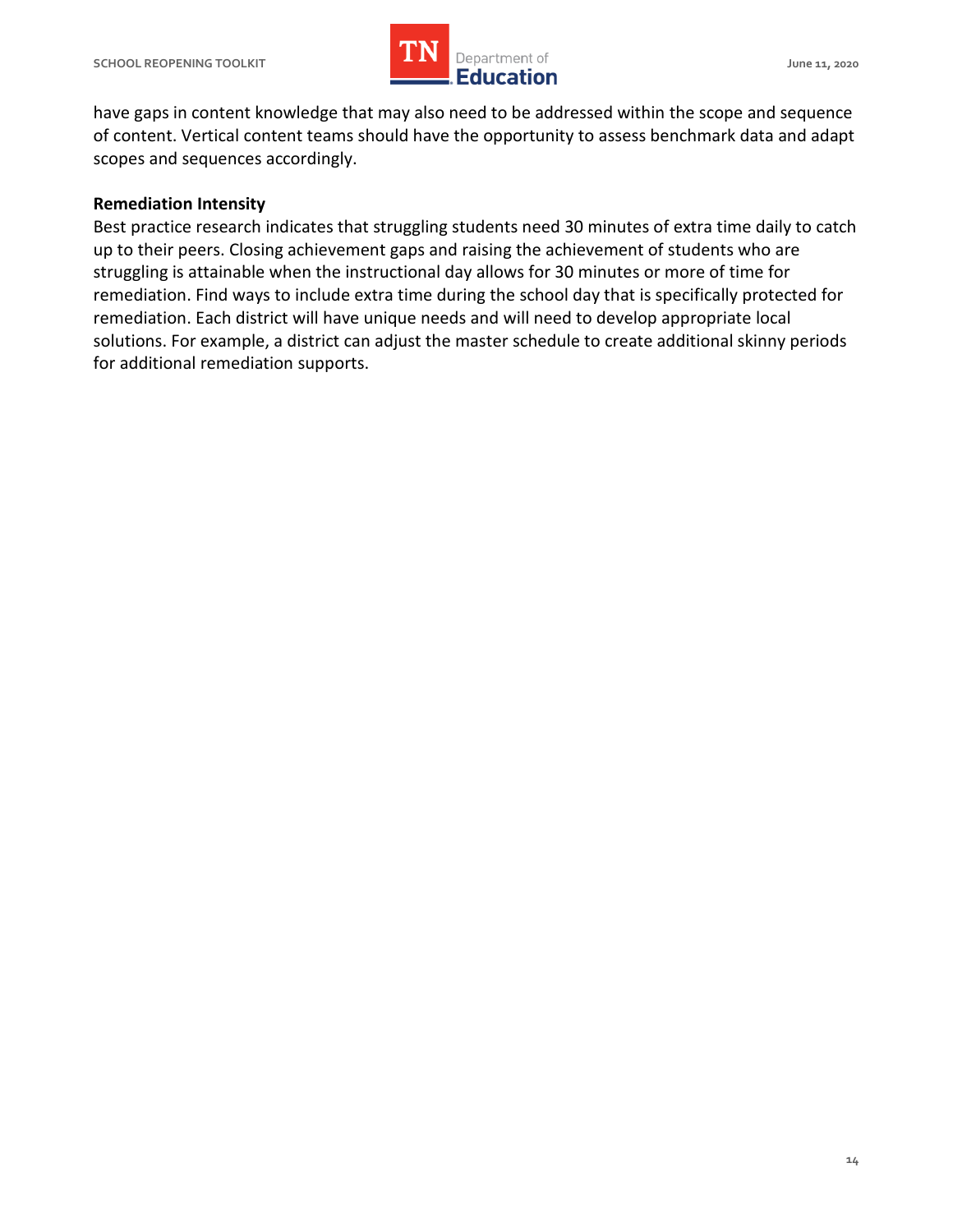

# **IV. Additional Recommendations**

**Extending the school day** could look like accommodating an additional 30 minutes for a morning period to access dedicated time for remediation or intervention. Districts could create a digital "zero period" with a one-to-one environment. By adding a digital course to students' day, students could add additional coursework, take a remediation course, or have additional intervention options during their day. This decision should be a collaborative process that engages employees, families, and additional stakeholders to determine if this solution is appropriate for the local school/district community.

community.<br>Other considerations for students:

- creating flexible periods at the very beginning or very ending of the school day. o **Include Every Student**: Build in flexible periods so that they are accessible to all students. Transportation, student internships, extra-curricular activities, and other student interests and obligations will continue to complete for time and should be considered. Try to avoid
- o **Use Data for Intentional Placement**: It will be important to use data from screeners and other diagnostic tools to purposefully schedule students into the most appropriate flexible choice should also be valued in planning their individual placement. intervention. A flex period, whether intended for remediation or enrichment, will significantly lose effectiveness if students are not placed intentionally based on data. Student
- untapped expertise. Survey faculty at each school to find their areas of expertise and training o **Identify Untapped Expertise:** Your district likely has personnel in each school that has that may be useful during flex periods.
- multiple ways for students to demonstrate mastery based on curriculum, grade band, and method for delivering instruction. Students should have multiple ways to demonstrate their on grade level. o **Alternate Ways to Demonstrate Mastery:** The district's instructional team should determine learning to ensure that students can have appropriate learning supports or continue learning
- students may benefit from whole child supports more than an academic remediation or enrichment flex courses. Use district and local community experts to plan and facilitate class o **Whole Child Supports**: Be sure to consider the social well-being of each student. Some sessions and programs to meet individual needs.